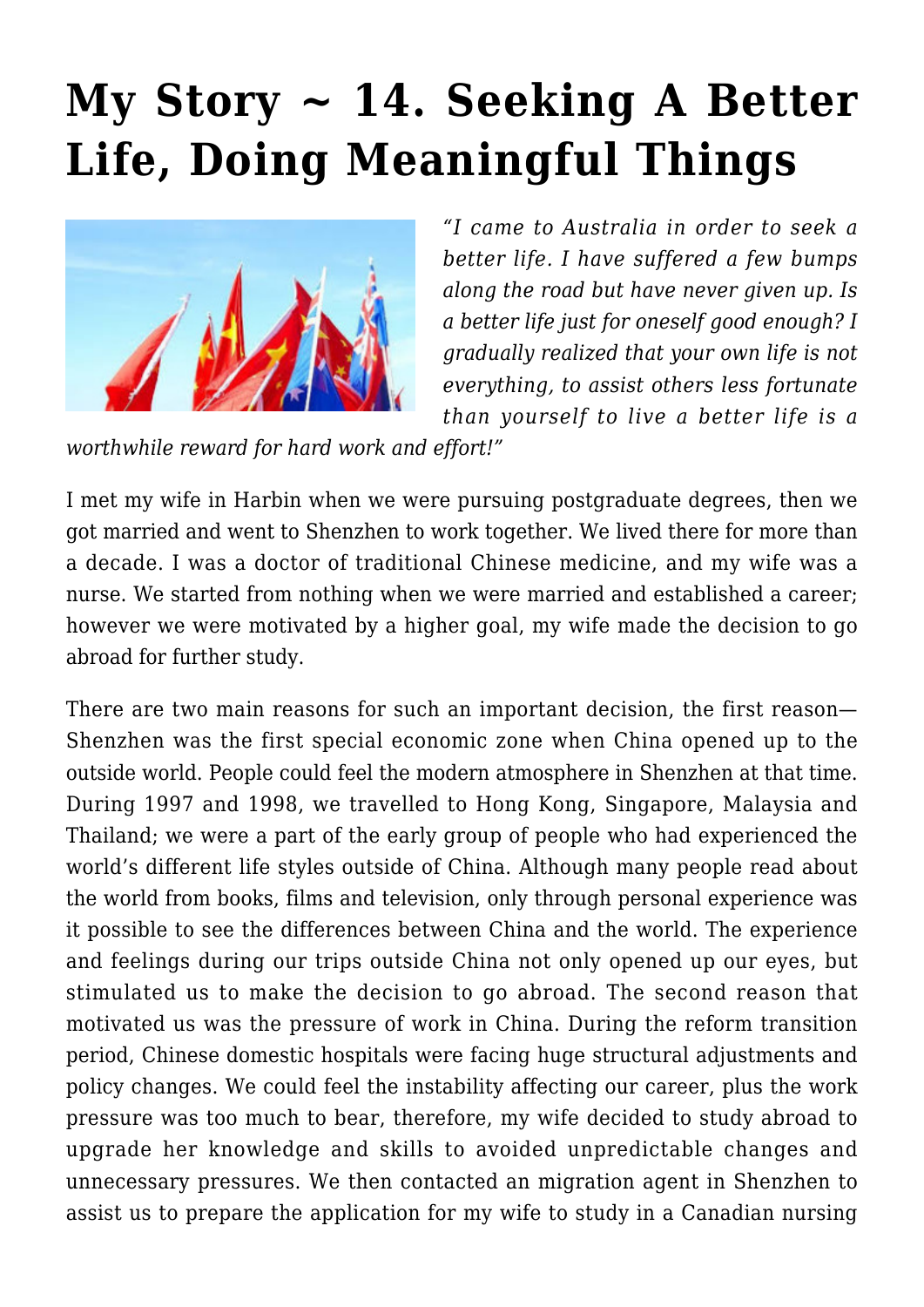school. It didn't take long before everything was ready, then the 911 Incident occurred, all the visas to North America were cancelled. So she changed her destination to Australia. Soon after that, my wife came to Perth and studied nursing at Curtin University.

My wife studied English at Curtin University for the first six months, followed by a one-year nursing conversion course. The tuition and living expenses were very high, I had to continue working in Shenzhen to support her financially while also looking after our child. She graduated from the nursing course after a year and half. My wife was very lucky, she found a nursing job three months after graduation just before her student visa was about to expire. My wife had fifteen years work experience in China, which helped her at the interview and she was employed by an Australian hospital. She soon became the most senior clinical nurse in the respiratory department of the hospital. Although it was not so easy at the beginning, because of the language, different work systems and professional habits, she overcame all the difficulties and became a successful nurse.

I quit my job in Shenzhen and came to Australia with our child. Because my wife had come here earlier, her English was fairly fluent, plus she had a regular job, but I entered this life without preparation and did not have the time to adapt and integrate into the life here. So I could only be a "house husband", take our child to school, pick him up after school, do the shopping and cooking. I was not so happy with such a life and tried to change it.

But the language was a barrier, I could not communicate with people; more importantly, it was very hard for me to overcome the changes of professional status. I made contact with the Traditional Chinese Medicine and Association and Traditional Chinese Acupuncture Association in Australia, after talking with them, I found out that even highly qualified professional people could only operate in a small private clinic. I could see that my future would not be very promising in comparison with the top-tier hospital where I had previously worked. In China, small private clinics could not compare with the large hospitals. The large hospitals were ranked into many levels, and the top-tier hospitals were the highest level hospitals in China. We didn't accept the laboratory test reports prepared by a lower-level hospital. As you can imagine, my attitude formed in such a hierarchy would create a wide gap in my expectations in Perth.

I could not practice as a doctor, so I went out to do other work, I did many things,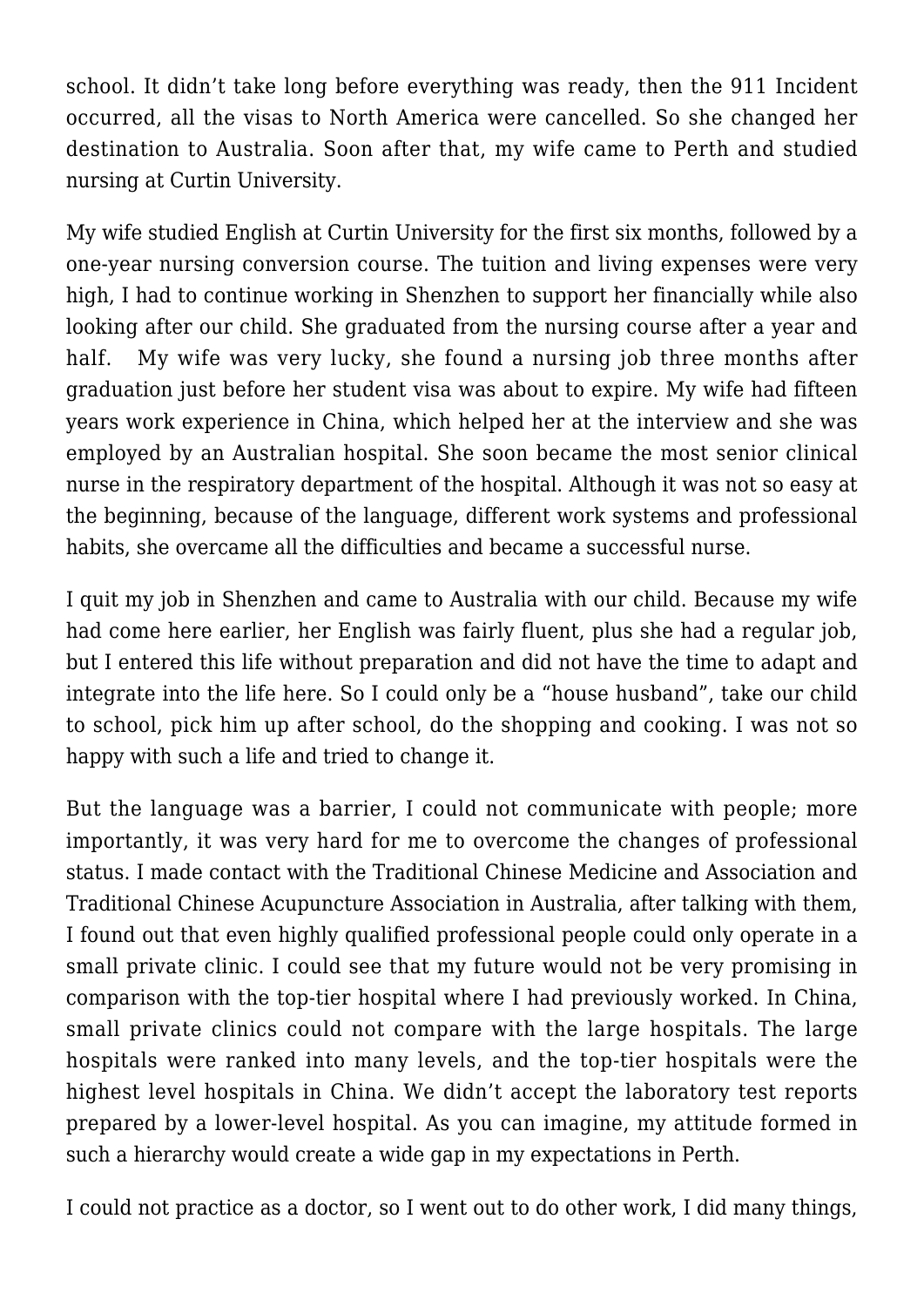including working in a factory which made garments. From a medical doctor to an ordinary worker, although I realized that Traditional Chinese Medicine was not very popular or well known in Australia, I still could not give up my professional identity. I decided to go to the university for further study. I enrolled in a medical conversion course and studied physiotherapy.

During the course I realized that the key problem was still the language. The course content was not so difficult, such as anatomy and psychology; I had studied those subjects in China. The main problem was the English vocabulary, which was derived from the Latin root words. For me, 40-year-old, it was fairly difficult to grasp so many new words. In addition to the large number of professional terms, the biggest headache was the mental challenge. There are subtle differences in the rigid categories of medical study and the logic behind them practised in western countries. However, traditional Chinese medicine does not have a similar and detailed construction model. It was too hard for me, so I decided to put it off for a while.

In 2006, I got an opportunity. A teacher at a naturopathic school went back home, the school needed a relief teacher, so I went there to teach acupuncture. At that time, I was working in a factory making exhibition stands. So I had to take two sets of clothes to work, one for teaching, one for factory. In the acupuncture class, the students were all Australian. I thought it was a quite interesting thing to teach these people with different colored skin and who spoke with different accents. They gathered together to learn acupuncture from me. However, the skin color and language did not diminish their enthusiasm to learn, they had the courage to ask questions, and I was also keen and delighted to answer them. I enjoyed that very much.

This job not only gave me an income, but also allowed me to come in contact with more people; and I got to know the local people's attitude towards acupuncture. Although western medicine is Australia's mainstream of treatment, more Australian people were starting to accept the concept of alternative treatment by using acupuncture. I gradually found that many of my students had already practiced medicine successfully, which gave me great confidence. Later, I joined a Chinese medicine clinic at Newcastle. I made this decision after working in many places, after doing all sorts of jobs, I knew this was the right direction for me, as I was not happy doing physical labor. One of the most embarrassing examples occurred when I worked in the warehouse for mail-order delivery and pickup at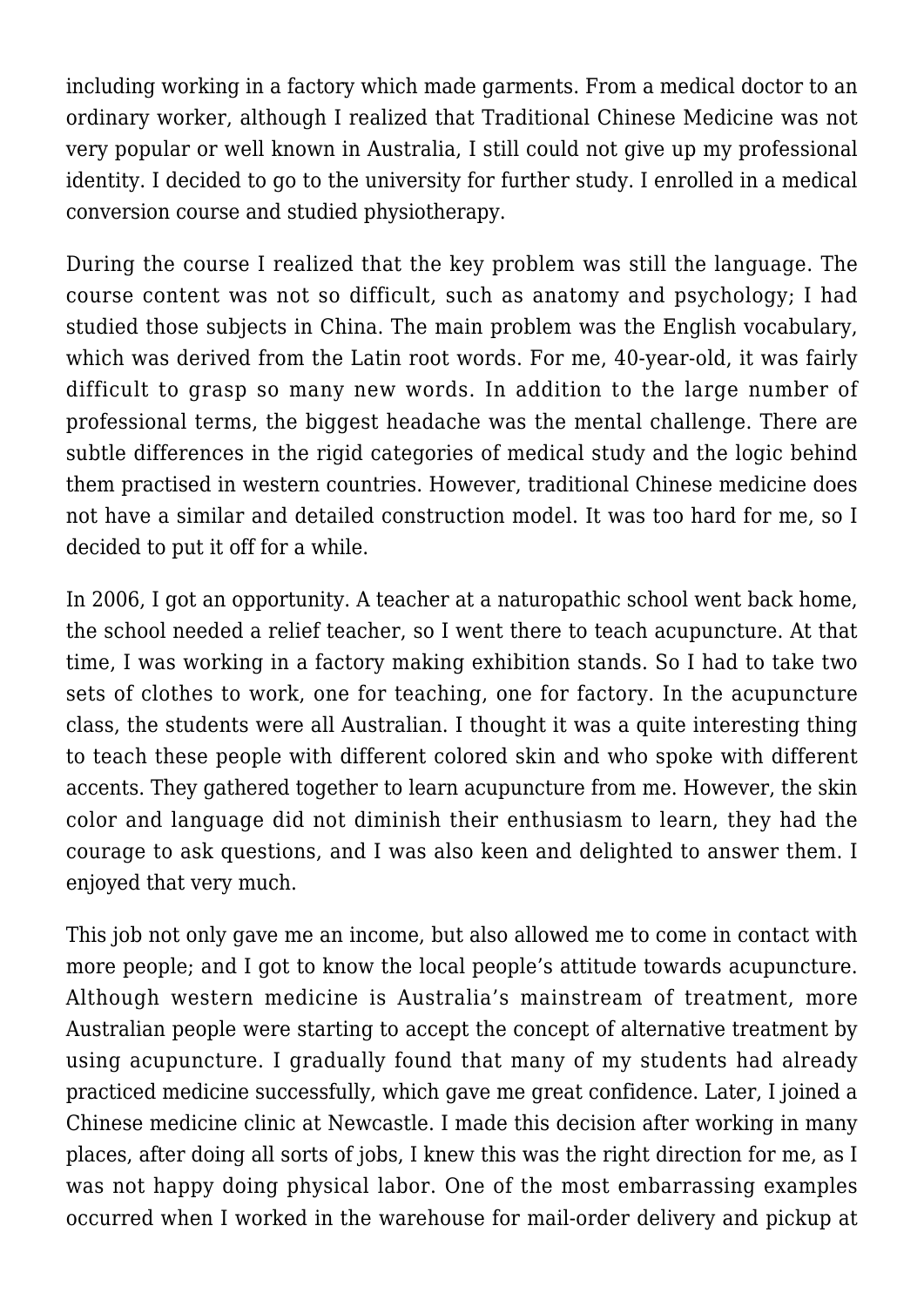IKEA; some of my workmates were big and strong foreigners. Standing among them, I could clearly sense suspicion in their eyes. When moving the goods, they simply used their body strength, but I had to use tools to assist me, thus I was despised and alienated. I worked at IKEA for two weeks, and finally I gave up because I could not adapt to the physical requirements and work like those big fellows. I understood my limitations from that job, and meanwhile I also learned how to make use of my knowledge and training to my benefit, which was being a doctor. More importantly, because I worked in many different jobs, I had learned that in Australia, people do various kinds of jobs, it was normal to live by using physical labor. My attitude and bias that I previously held were gradually being overcome by my varied work experiences.

When I worked for others in different clinics, I accumulated work experience and also paid attention to the whole operation of their clinics. Especially with my widening social circle, my English was gradually improved, and I got to know more people. In 2012, I finally opened my own clinic. It was quite a simple procedure to apply to open a clinic in Australia compared with China. You just needed to choose a venue, show your qualification certificates, meet the requirements of sanitary management and standards, obtain the approval of the local government, and register in a local association—that was all. Opening my own clinic enabled me to give full play to my advantages.

Australia is a multi-cultural country. It has many immigrants from different nationalities and different countries. Even though the European lifestyle is the mainstream, many people are willing to try different things. This leads them to be more critical and aware. That is to say, the regional differences and characteristics combined with authenticity are more likely to be welcomed and appreciated by more people. For example, people prefer to eat sushi in a Japanese restaurant; to eat pasta in an Italian restaurant, and so on. If people want to try Chinese medicine and acupuncture, then they would, prefer to choose a clinic operated by Chinese people. My professional training in China has given me confidence, and more patients started to trust me as time passed. Of course, it is mainly because of the actual efficacy of the Chinese medicine and treatment. People who have been to my clinic can experience the changes and effects that Chinese medicine and acupuncture have brought to their bodies, and then they would tell other people about their successful treatment. Before long, my clinic had a list of satisfied patients.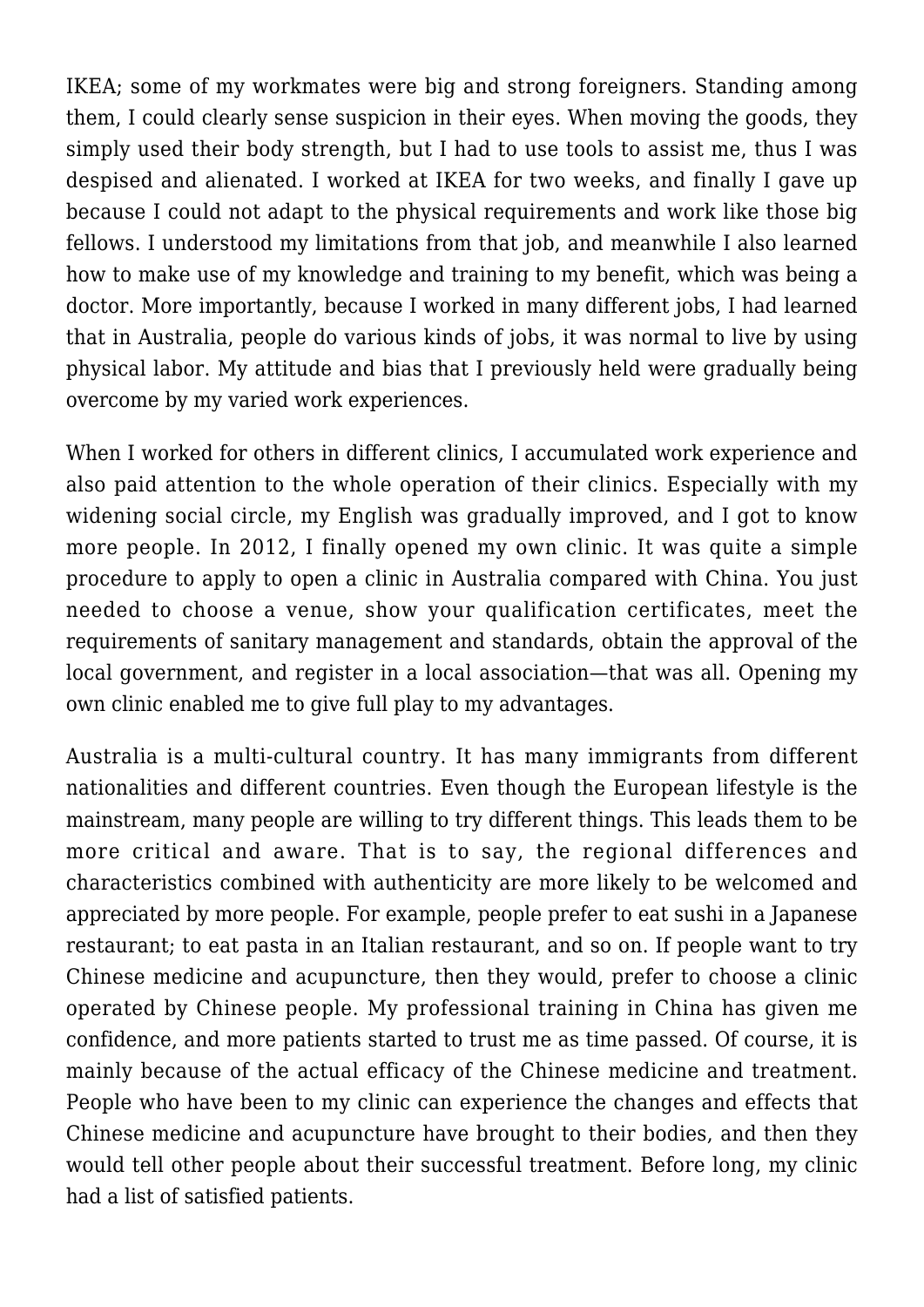I also have obtained a better understanding of acupuncture through my work in the clinic. In general, the reasons why many local patients choose acupuncture are because some diseases cannot be treated by western medicine, including some incurable diseases. The alternative therapy of acupuncture has become a new choice for many patients. In western medicine, a human body is divided into several categories based on functions and organs, so a patient can go to a professional department and the specialist will prescribe the correct remedy for the illness when the patient has a particular problem. Of course, such treatment is meticulous, but when some more complicated symptoms occur, or western medicine cannot cure it directly and completely, then problems arise. For example, I have treated an elderly lady with headaches; she also had ear infections and rhinitis. Before coming to my clinic, the nose doctor, ear doctor and headache doctor practicing western medicine had treated her respectively and used a lot of antibiotics. As a result, the local symptoms might have been temporarily relieved, but she was not cured completely. She was still uncomfortable with her runny nose and blocked ears. So she came to my clinic with a feeling of despair. I gave her a prescription to reduce phlegm. Two weeks later, she was completely cured. My patients personally experienced the healing effects of the traditional Chinese medicine, in comparison, some of their problems could not be solved by professional western doctors or antibiotics, but after my treatment, all the problems had been completely solved. Besides, Chinese acupuncture also has advantages in the treatment of insomnia, while western medical treatment is to continuously use various drugs, some doctors simply increase the doses if the drug is ineffective. In some cases, the insomnia may be cured, but the patient may feel a lack of energy and be dizzy during the day; so their insomnia is replaced by other problems. Chinese acupuncture, in partnership with Chinese medicine, can treat or alleviate the symptoms on the premise of avoiding harmful side effects. I have also found that the effects of the acupuncture treatment may be related to the body constitution of the local people. Compared with Chinese, the sense of physical pain of western people is not as sensitive, so they do not exclude, or fear the use of acupuncture needles. Such a mental state provides a good psychological preparation for the treatment. Many local people have never been treated by acupuncture, so they quickly respond when the needles are applied, and then they gradually accept it psychologically, which is very important for the treatment. With the psychological awareness and body awareness, Chinese medicine treatment has been successful without too much extra effort.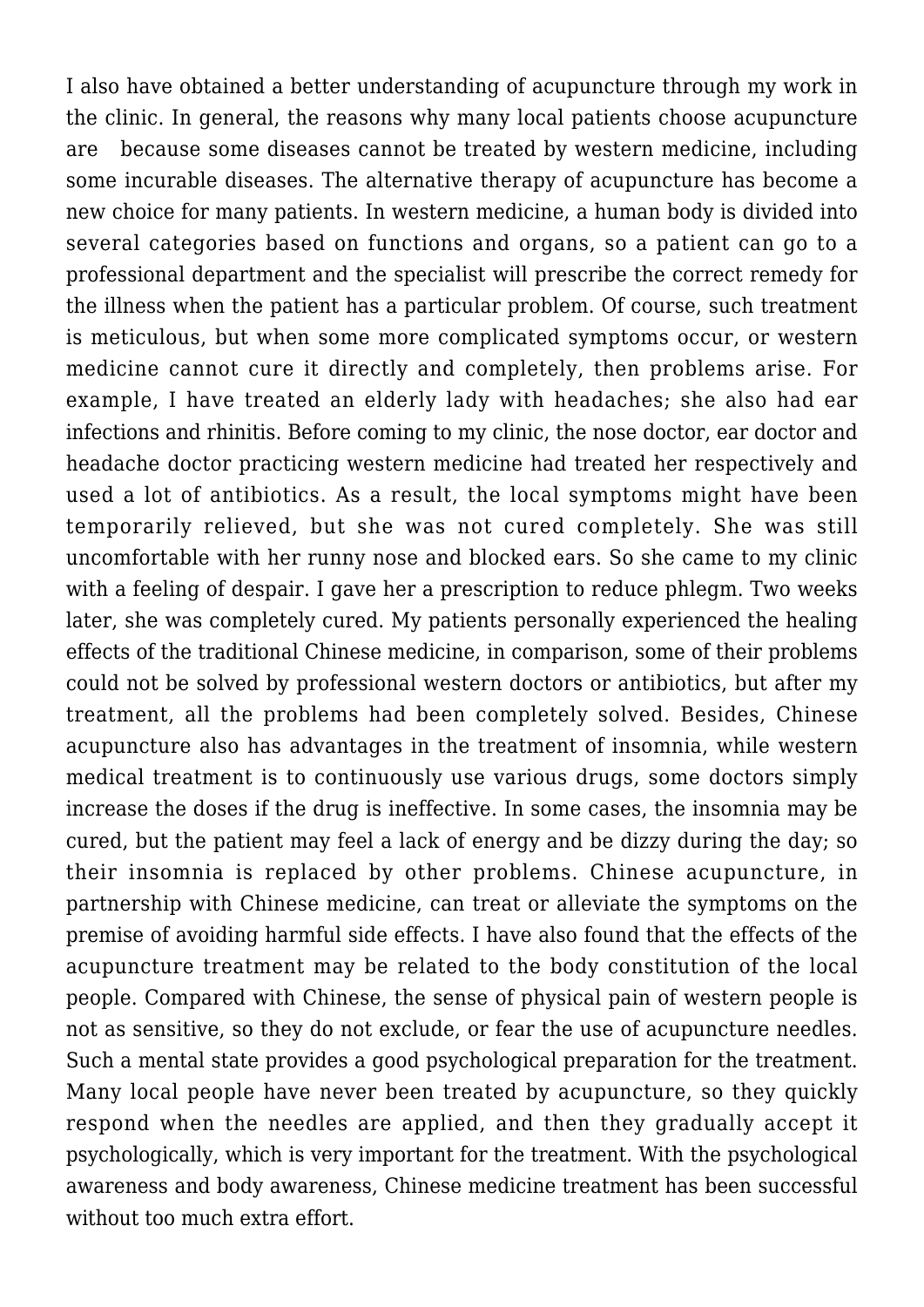Of course, I should be very cautious when I practice traditional Chinese medicine in Australia, because some Chinese medicine treatment may conflict with the normal treatment and the local people may not understand. Taking the traditional Chinese treatment through cupping and scraping for example, if I do not explain to the patient clearly before the treatment, it may cause some later troubles. Many years ago, I treated a patient by cupping. It was in midsummer, after the cupping treatment, the bruise marks on the patient's shoulder did not disappear for several days. The patient believed it was an injury, so he lodged a complaint against me. Through this case, I realized that I should provide the patients with a full picture before the treatment. I should inform them the possibility of what might happen in advance. My experience after so many years of practice tells me that good communication with the patients is not only important but also effective for the treatment.

I have met many people and experienced many things and since coming to Australia, I became a Christian. I go to the church and join in charity work. Together with some friends, we have helped many poor children in remote areas of China. Later we set up an organization, called "International Children Charity Foundation". We have about a dozen members, all are Chinese living in Western Australia. We have our institutions and we raise funds to help poor children in China. We have expanded our the charity activities to Hubei, Gansu, Guizhou and Yunnan, from the initial 200 children to nearly 600 children who have benefited from our charity. Our operating model is to select volunteers and send them to China twice a year; we deliver the donations directly to the children and students without any organizations or schools involved. All the administration expenses are equally shared by the members; all the air tickets and accommodations and other expenses to and within China are paid out of our own pockets. The accounts of the donations are transparent, not a single dollar has been mixed up or lost in the whole process since our organization was set up. The influence of our Foundation is expanding, and more and more friends in Sydney and Melbourne have joined our foundation.

I went to Hubei and Gansu in April this year, and I am going to Chongqing and Guizhou in October. When you see these kids with your own eyes, you know that they really need the help. These children live in inaccessible and remote mountainous areas; their parents leave the village to work in order to feed the family; so there are only the elderly people and young children who stay at home.